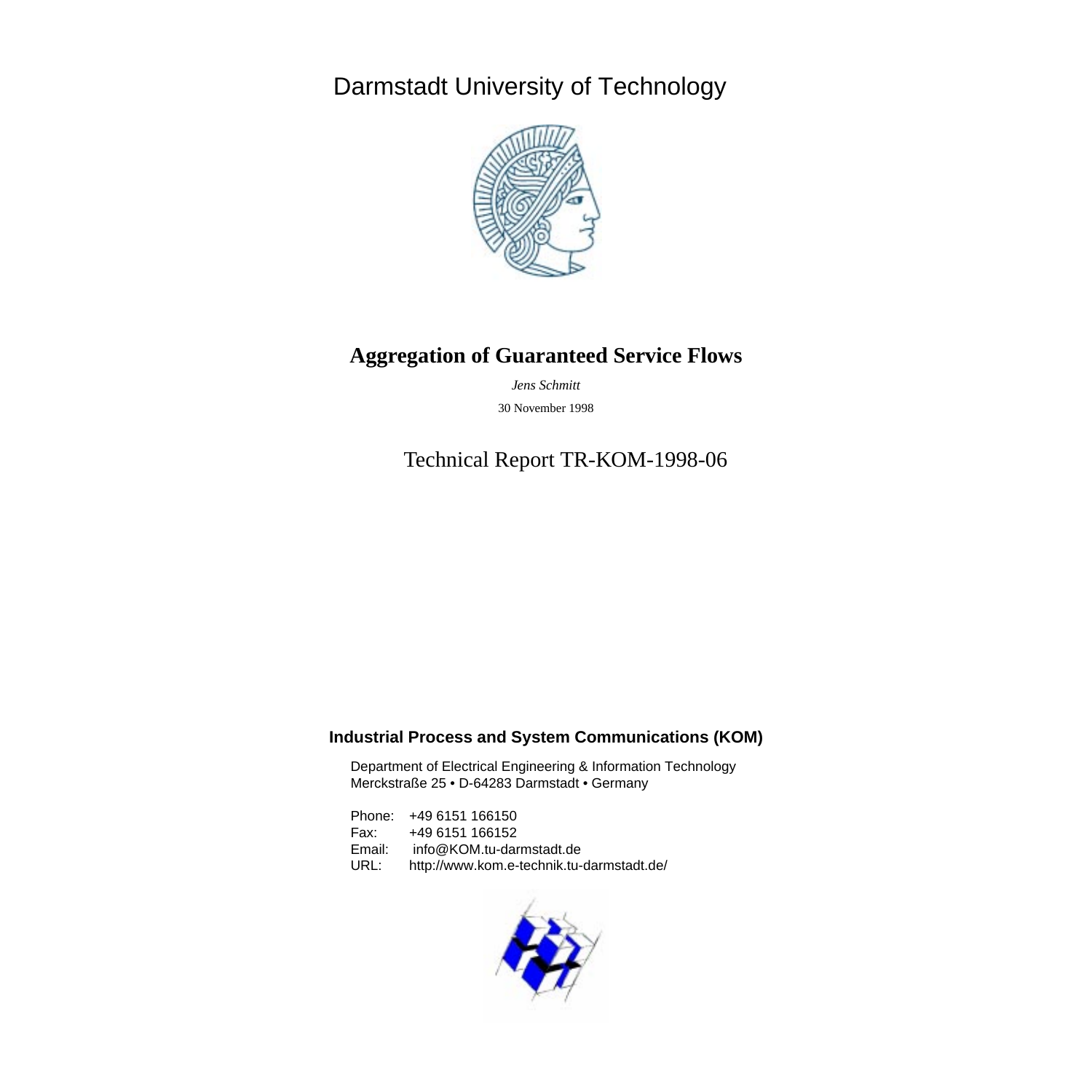# <span id="page-1-0"></span>**Aggregation of Guaranteed Service Flows**

*Jens Schmitt*

Industrial Process and System Communications Dept. of Electrical Engineering & Information Technology Darmstadt University of Technology Merckstr. 25 • D-64283 Darmstadt • Germany

{Jens.Schmitt,Lars.Wolf}@kom.tu-darmstadt.de

#### **Abstract**

It is common belief that the Integrated Services architecture (IntServ) is not scalable to large networks as, e.g. the global Internet. This is due to the ambitious goal of providing per-flow QoS and the resulting complexity of fine-grained traffic management. One solution to this problem is the aggregation of IntServ traffic flows in the core of the network. While one might suspect that aggregation leads to allocating more resources for the aggregated flow than for the sum of the separated flows if flow isolation shall be guaranteed, we show in this paper that for IntServ's Guaranteed Service flows this is not necessarily the case even if flow isolation is retained. We compare different approaches to describe the aggregated traffic and analyze their impact on bandwidth consumption and ease of flow management. Applications of these theoretical insights could be to use the derived formulas for resource allocation in either a hierarchical RSVP/IntServ, IntServ over DiffServ (Differentiated Services), or IntServ over ATM network.

**Keywords:** Integrated Services, Aggregation, Guaranteed Service, Network Calculus.

### **1 Introduction**

The provision of integrated services over a shared infrastructure is often seen as the "holy grail" of networking. It would allow to save resources on a large scale and be more flexible when the total traffic distribution varies as it, e.g., seems to do right now. The IETF therefore developed the so-called Internet Integrated Services architecture which proposes a set of service classes (IntServ) and a resource reservation protocol (RSVP) to "signal" users' requirements with respect to service classes and their parameters (see [WC97] for an overview). This architecture is designed very general (though sometimes also considered complex), so that all sorts of applications shall be able to benefit from the QoS offered by the network. However, due to the provision of QoS on the level of application flows it is considered not to be scalable to large networks like the Internet. The scalability problem is mainly due to the potentially large number of flows in the core of the network and the corresponding complexity of classifying and scheduling these flows at interior nodes.

So, one obvious approach to this problem is the aggregation of IntServ flows in the core of the network, so that interior routers only need to exert their traffic management on aggregated flows. This approach has a dynamic and a static aspect. The dynamic aspect is how the routers can coordinate themselves to allow for the aggregation and segregation of flows. Here an extension of RSVP is necessary (as e.g. described in [GBH97], [BV98], or [TKWZ98]). The static aspect refers on the one hand to the necessary resource allocations for an aggregated flow and on the other hand to the question of which flows should be grouped together.

In this paper, we look at the static aspect of aggregation for the specific case of IntServ's Guaranteed Service flows. We regard the Guaranteed Service class as particularly interesting due to its comparably strong guarantees on rate, delay and loss. Furthermore, due to its mathematical description it allows for an exact analysis with regard to the problem of resource allocation for aggregated flows.

#### **1.1 Assumptions and Terminology**

The part of the network that only "sees" aggregated flows will further on be called "aggregation region". Flows that shall be aggregated must share the same path over the aggregation region. We therefore constrain on unicast flows, since multicast flows are unlikely to share the same partial multicast tree over the aggregation region. However, if they did, e.g. because the partial multicast tree is the same tandem of nodes through the aggregation region, the results derived below would still apply. Note that anyway unicast flows are considered to be more "evil" with respect to scalability since they are expected to be much more numerous than multicast flows.

An important distinction for the line of argument of our paper is how we use the terms *aggregation* and *grouping* of flows. By aggregation we mean the general problem of merging different flows over an aggregation region inside the network. By grouping of flows we refer to the restricted problem of the whole network being the aggregation region, i.e. flows are aggregated end-to-end. So, in our terminology grouping is a special case of aggregation.

#### **1.2 Outline**

In the next section we give a brief review of the semantics and basic mathematical background of the IETF's Guaranteed Service class. Then we derive some fundamental formulas for the problem of grouping flows as defined above. Here we first quantify the

This work is supported in part by a grant of Volkswagen-Stiftung, D-30519 Hannover, Germany.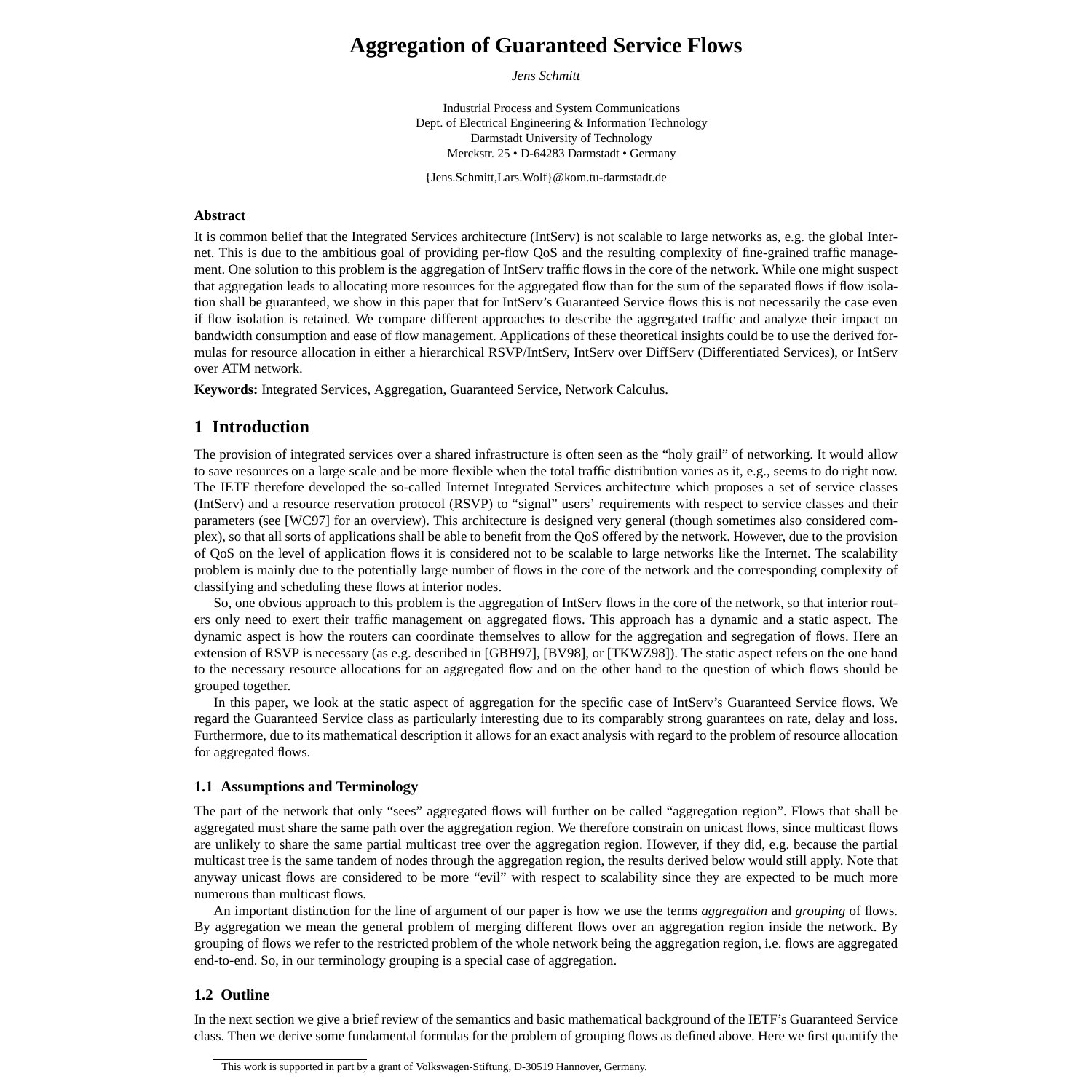effect of grouping flows onto resource allocation. Next we suggest a way to characterize the grouped flow which allows for more efficient resource utilization, followed by some numerical examples to illustrate these results. The results for flow grouping are then applied to the more general problem of aggregating flows. To do so we introduce a conceptual model of the aggregation problem and show what has to be done to make it conform to the prerequisites of flow grouping. After giving again some numerical examples on the trade-offs for the resource allocation inside and outside of the aggregation region, we briefly discuss some of the issues when applying the results on concrete candidates for the aggregation region, like an IntServ, DiffServ, or ATM cloud. Before concluding the paper, we also give an overview of related work.

### **2 The IETF Guaranteed Service Class**

Guaranteed Service (GS) as specified in [SPG97] provides an assured level of bandwidth, a firm end-to-end delay bound and no queuing loss for data flows that conform to a given traffic specification (TSpec). The TSpec, which is essentially a double token bucket, i.e. two token buckets in series, is characterized by the following parameters:

- the token bucket rate *r*,
- the token bucket depth *b*,
- the peak rate *p*,
- the maximum packet size  $M$ , and
- $\bullet$  the minimum policed unit  $m$ <sup>\*</sup>

Due to its mathematically provable bounds on end-to-end queuing delay we consider GS to be of high importance for time-critical applications as, e.g., in the domain of telemedicine.

The mathematics of GS are originally based on the work of Cruz [Cru95] (refined by others, see e.g. [Bou98]) on arrival and service curves. In case of the IntServ specifications the arrival curve corresponding to the *TSpec(r,b,p,M)* is

$$
a(t) = min(M + pt, b + rt)
$$
 (1)

whereas the service curve for GS is

$$
c(t) = R(t - V)^{+}
$$
  
(2)  
where  $V = \frac{C}{R} + D$ .

assuming that the stability condition  $R \ge r$  holds. Here, the *C* and *D* terms represent the rate-dependent respectively rate-independent deviations of a packet-based scheduler from the perfect fluid model as introduced by ([PG93], [PG94]).

While the TSpec is a double token bucket it is sometimes more intuitive to regard the mathematical derivations for a simple token bucket  $tb=(r,b)$  (this is equivalent to assuming an infinite peak rate). In this simplified case we obtain for the end-to-end delay bound

$$
d_{max} = \frac{b}{R} + \frac{C}{R} + D \tag{3}
$$

While for the more complex TSpec as arrival curve it applies that

$$
p \ge R \ge r \qquad d_{max} = \frac{(b - M)(p - R)}{R(p - r)} + \frac{M + C}{R} + D
$$
  

$$
R \ge p \ge r \qquad d_{max} = \frac{M + C}{R} + D
$$
 (4)

From the perspective of the receiver desiring a maximum queuing delay  $d_{max}$ , the rate *R* (in bytes/s) that has to be reserved at the routers on the path from the sender follows directly from (3) and (4):

for the simple token bucket *tb(r,b)*

$$
R = \frac{b + C}{d_{max} - D} \tag{5}
$$

for the complete *TSpec(r,b,p,M)*

$$
R = \begin{cases} p\frac{p-M}{p-r} + M + C & p \ge R \ge r\\ \frac{d_{max} + \frac{b-M}{p-r} - D}{\frac{M+C}{d_{max}-D}} & p \ge R \ge r \end{cases} \tag{6}
$$

While the buffer to guarantee a lossless service for the single token bucket is simply *b*, the buffer formula for the TSpec's double token bucket is more complicated:

<sup>\*.</sup> For our discussions we can omit this parameter of the TSpec further on.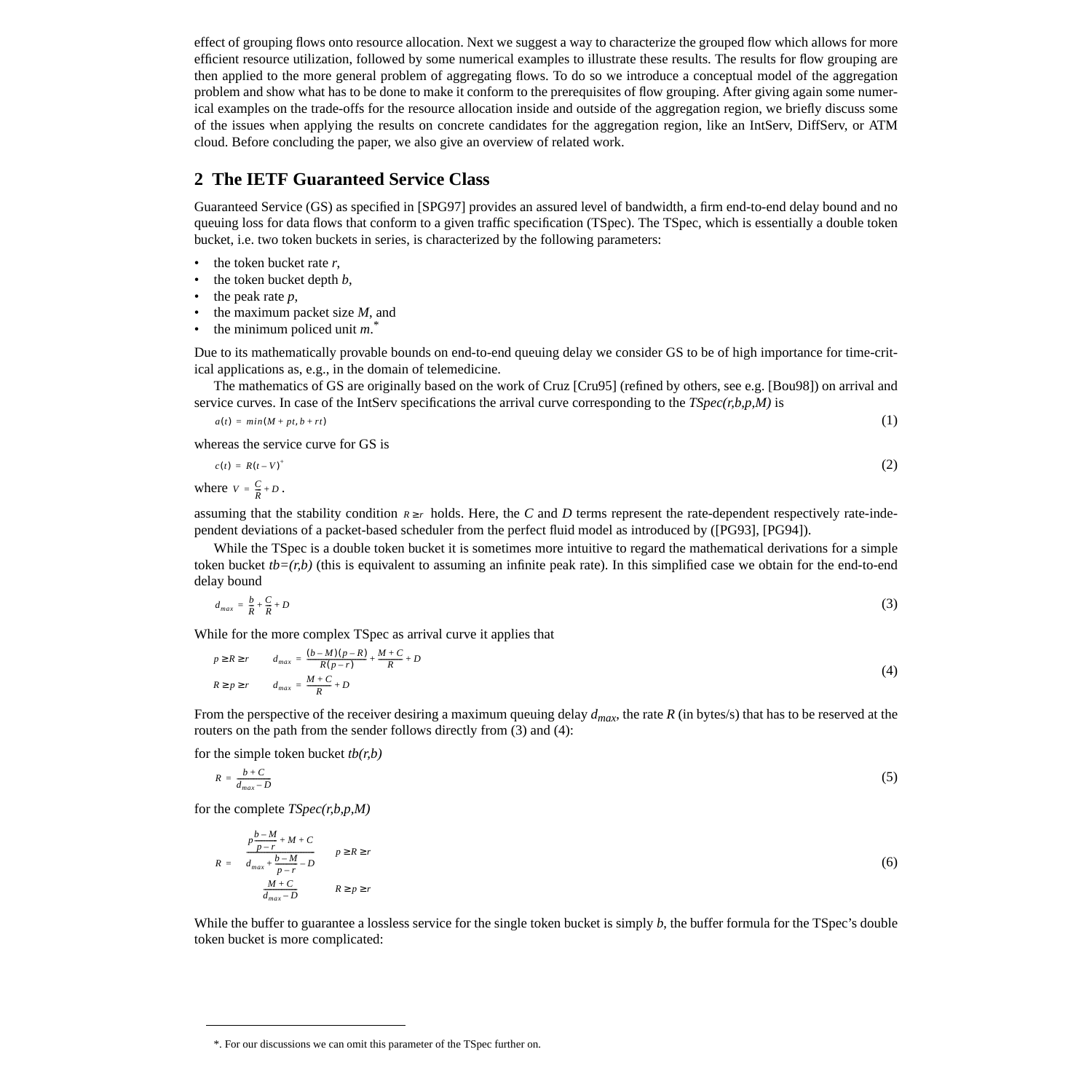<span id="page-3-0"></span>
$$
B = \begin{cases} M + \frac{(p - R)(b - M)}{p - r} + C + RD & p \ge R \ge r, \frac{C}{R} + D \le \frac{b - M}{p - r} \\ b + r\left(\frac{C}{R} + D\right) & \frac{C}{R} + D > \frac{b - M}{p - r} \\ M + p\left(\frac{C}{R} + D\right) & R \ge p \ge r \end{cases} \tag{7}
$$

To illustrate the meaning of the *C* and *D* terms we refer to their values in case of a PGPS (Packetised General Processor Sharing) scheduler [PG93], because they also apply to many other scheduling algorithms [Zha95]

 $c = M$ ;  $D = \frac{M'}{c}$ , where *M* is the maximum packet size of the flow, *M*' is the MTU and *c* is the speed of the link.

In real routers, there are potentially many other contributions to these error terms as, e.g., link layer overheads for segmentation and reassembly in the case of ATM or token rotation times for FDDI or token ring. There are two related problems with GS:

- 1. It may not be scalable enough to be used in the backbone of the Internet since no aggregation mechanisms were provided (due to the stipulation of per-flow QoS and flow isolation). Thus, the number of queues is proportional to the number of flows.
- 2. It wastes a lot of resources, especially for "low bandwidth, short delay"-type of flows. As an example consider a data flow with *TSpec=(1000, 2000, 2000, 1500)*, let us assume 5 hops (all with *MTU=9188 bytes* and link speed *c=155 Mb/s*) all doing PGPS. Then we have *C=7500 bytes*, *D=2.371 ms*. Let us further assume the receiver desires a maximum queueing delay of *dmax=50 ms*. Then we obtain from the formulas given above that *R=191489 bytes*≈*95\*p* and *B=1578 bytes.*

By aggregating/grouping GS flows we address both problems, because less state has to be managed by routers and the resulting aggregated flows are of higher bandwidth.

### **3 The Mathematics of Flow Grouping**

In this section we derive some fundamental formulas about flow grouping. We show how grouping of flows can save resources when compared to isolated flows.

#### **3.1 Grouping Gains from Sharing Error Terms**

For the grouping of flows we need a concept of how to characterize the traffic of the grouped flow. In RFC 2212, the sum over *n* TSpecs is defined as

$$
\sum_{i=1}^{n} TSpec(r_i, b_i, p_i, M_i) = TSpec\left(\sum_{i=1}^{n} r_i, \sum_{i=1}^{n} b_i, \sum_{i=1}^{n} p_i max(M_i)\right)
$$
(8)

In RFC 2216 [SW97], which gives the general requirements for specifying service classes, the summation of TSpecs is described as follows:

This function computes an invocation request which represents the sum of N input invocation requests. Typically this function is used to compute the size of a service request adequate for a shared reservation for N different flows. It is desirable but not required that this function compute the "least possible sum".

So, as a starting point we use the "summed TSpec" as arrival curve for the grouped flow. We want to compare the rates for grouped flows with the sum of the rates of the isolated flows.

Let us start by looking at the simplified model of using single token buckets for the characterization of the isolated flows:

Let *S* be a set of *n* receivers with  $tb_i = (r_i, b_i)$  and  $d_{max,i}$ , then the rate for the isolated system of these *n* flows is

$$
R^{I}(S) = \sum_{i=1}^{n} \frac{b_{i} + C}{d_{max,i} - D}
$$
(9)

while for the grouped system of these *n* flows, with the sum of single token buckets defined analog to (8), it is

$$
R^{G}(S) = \frac{\sum_{i=1}^{n} b_i + C}{\min(d_{max,i}) - D}
$$
(10)

Now let us define the difference between the isolated and the grouped system with respect to the allocated accumulated service rate over flows *1* to *n* as "Grouping Efficiency" (GE), i.e.:

$$
GE(S) = R^I(S) - R^G(S) \tag{11}
$$

Thus, we can state the problem of which flows to group together as: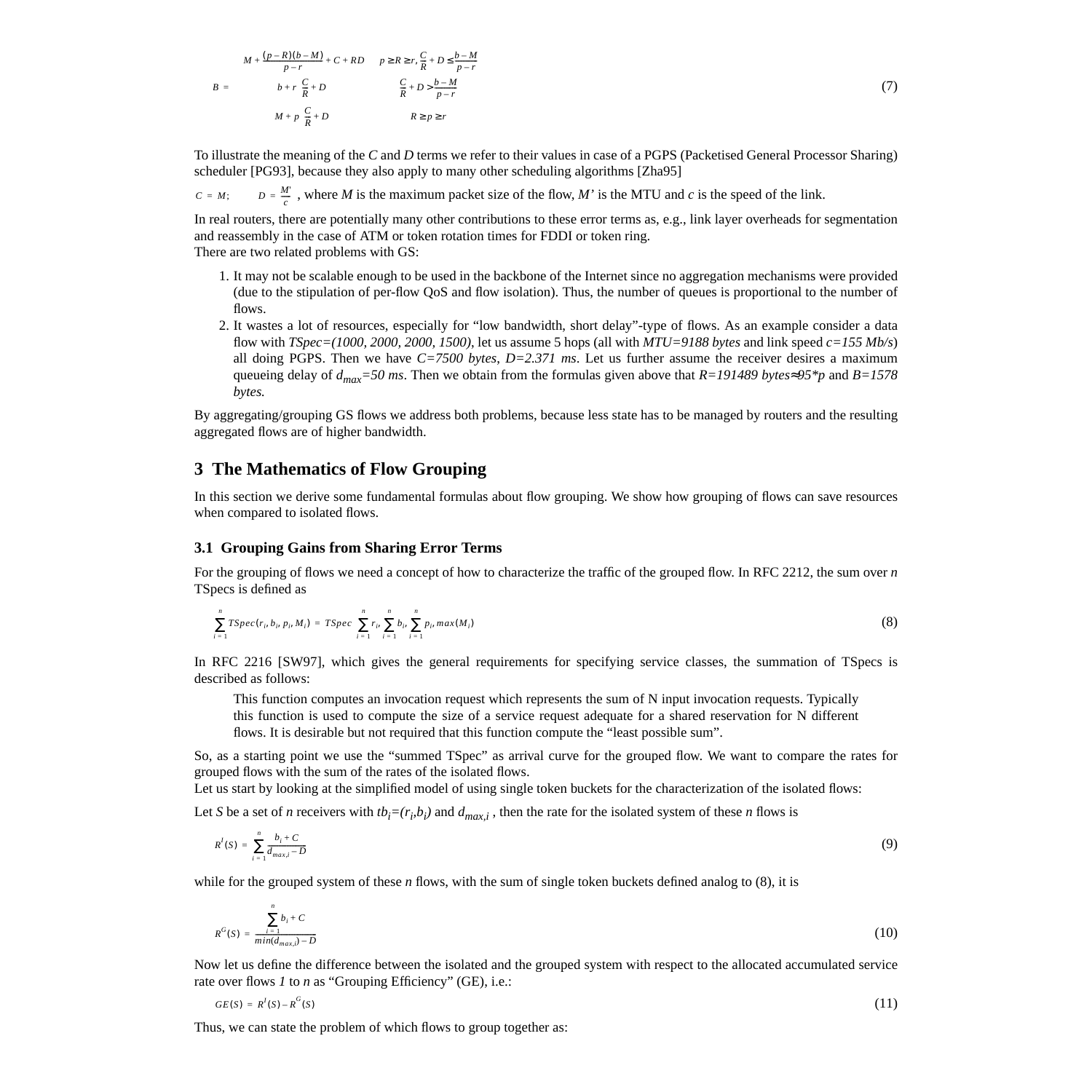For a set *S* of *n* reservations  $(tb_i = (r_i, b_i)$  or  $TSpec(r_i, b_i, p_i, M_i)$  and  $d_{max,i}$ , find a partition  $P = \{P_1, ..., P_k\}$ 

such that  $\sum_{l=1}$  *GE(P<sub>l</sub>*) and *k* are minimized. *k* ∑

It can be easily seen from [\(10\)](#page-3-0) that it is advantageous if those flows to be grouped together have equal or at least similar delay requirements. Thus, we can order the flows by their delay requirements and restrict the search to the space of ordered partitions for the optimal flow to group assignment since it can be proven that the optimum must be an ordered partition :

**Theorem:** Let  $S = \{1, ..., n\}$  be a set of reservations  $(tb_i = (r_i, b_i)$  and  $d_{max,i}$ ,  $i = 1, ..., n$ . Then the rate-optimal partition is ordered af-

ter  $d_{max,i}$ . Here, the rate of a partition  $P = \{P_1, ..., P_k\}$  is defined as  $R(P) = \sum_{i=1}^{R(P_i)} R(P_i)$ . *n* <sup>=</sup> ∑

**Proof:** Assume  $P = \{P_1, ..., P_k\}$  is rate-optimal, but unordered, i.e. we have at least two reservations  $h, l \in \{1, ..., n\}$  with  $h < l$  and *h*∈*P<sub>u</sub>*, *l*∈*P<sub>v</sub>* where *u>v*. Then for  $Q = P \setminus (P_u \cup P_v) \cup (P_u \setminus \{h\}) \cup (P_v \cup \{h\})$  we obtain

$$
R(Q) = R(P) - \frac{b_h + C}{\min(d_{\max, p} i \in P_u) - D} + \frac{b_h + C}{\min(d_{\max, p} i \in P_v) - D}
$$
  
> R(P) (12)

where the inequality holds due to the proposition that  $u > v$ . This however is a contradiction to the assumption that P is rateoptimal and thus the theorem holds.  $\Box$ 

From now on let us suppose that there are enough flows to assume that those flows grouped together have "equal" delay. For *n* such delay-homogeneous flows we obtain the following for the simplified model:

$$
GE(S) = \sum_{i=1}^{n} \frac{b_i + C}{d_{max} - D} - \frac{\sum_{i=1}^{n} b_i + C}{d_{max} - D} = \frac{(n-1)C}{d_{max} - D} > 0 \text{ where } d_{max, i} = d_{max} \forall i.
$$
 (13)

That means we obtain gains independent of the reserved rate for delay-homogeneous flows, i.e. these gains are relatively highest if the single flows have low bandwidth requirements. It can also be seen that *GE* increases with *n*, *C* and *D* and decreases with *dmax*. To illustrate how large the grouping gains can be, let us look at an example:

We assume again 5 hops in the aggregation region, all using PGPS as a service discipline, with an *MTU=9188 bytes* and *c=155 Mb/s*. We have 10 flows with *M=500 B*, and *dmax=50 ms* for all of them. Then we obtain: *GE(S)*≈*3.7 Mb/s*, irrespective of the actual token buckets of the flows.

This effect of saving resources due to grouping of flows is a result of "sharing the error terms" for the group of flows, while for the isolated flows these error terms must be accounted for separately. Therefore we call this concept "Pay scheduling errors only once" in analogy to the "Pay bursts once" principle.

For the actual IntServ model with double token bucket TSpecs we obtain a more complex formula for the grouping efficiency of *n* arbitrary flows (arbitrary with respect to partial delay, and TSpec parameters), where we use the summed TSpecs as arrival curve for the grouped flow:

$$
GE(S) = \sum_{i} \frac{p_i \frac{b_i - M_i}{p_i - r_i} + M_i + C}{d_{max,i} + \frac{b_i - M_i}{p_i - r_i} - D} - \frac{\frac{\sum_{i} p_i - max(M_i)}{\sum_{i} p_i - r_i} + max(M_i) + C}{\frac{\sum_{i} p_i - max(M_i)}{\sum_{i} p_i - max(M_i)} - D}
$$
(14)

The first term represents  $R^I(S)$  and the second  $R^G(S)$ , both for the "usual" case that the reserved rate R is smaller than the peak rate of the corresponding flow. While it is still true that equal delay requirements of the grouped flows are favorable for gaining resources by grouping, they are no longer a sufficient condition to actually achieve a gain. However, for delay-homogeneous flows with the same TSpec (TSpec-homogeneous flows) it can be shown that always *GE>0* under weak conditions:

**Theorem:** For a set *S* of *n>1* delay- and TSpec-homogeneous flows *GE>0* if *C>Mr/(p-r)*. [a very weak condition taking into account that for many schedulers  $M$  is the rate-dependent error term and that there may be other rate-dependent deviations]

**Proof:** We have to distiguish two cases for isolated flows: *R≥p* (1) or *R<p* (2). Analogously, there are two cases for the grouped flow:  $R \ge np$  (3) and  $R < np$  (4). The only possible combinations are (1)+(3), (1)+(4) and (2)+(3). (2)+(4) is impossible as can be verified easily.

"\$(1)+(3)": 
$$
GE(S) = R^l(S) - R^G(S) = n \frac{M+C}{d_{max}-D} - \frac{M+C}{d_{max}-D} = (n-1) \frac{M+C}{d_{max}-D} > 0
$$
, for  $n > l$  (as assumed).

"(1)+(4)":  $GE(s) = R^I(S) - R^G(S) \geq np - R^G(S) > 0$ , simply as a result of the conditions (1) and (4).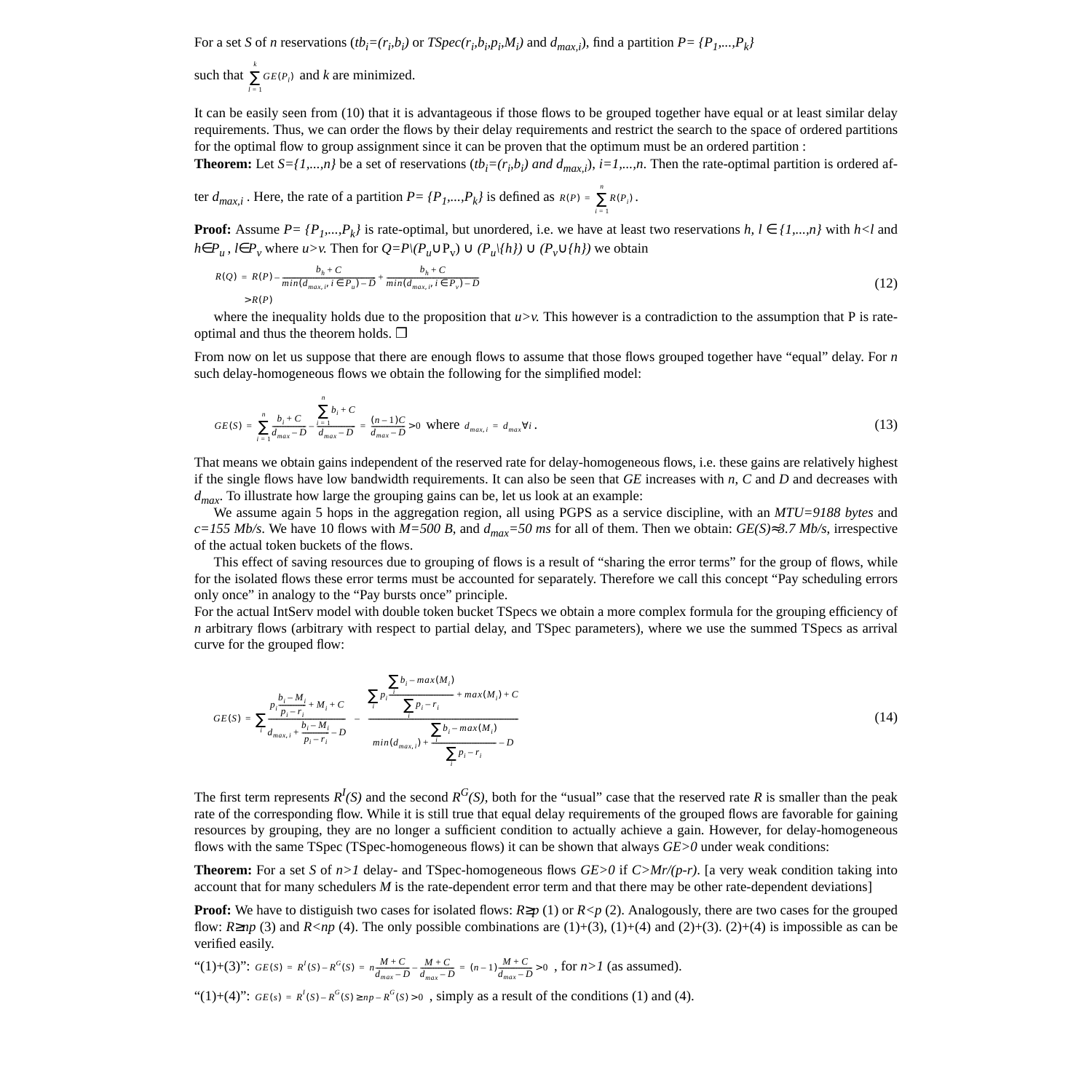$$
\begin{aligned} \n\Im E(S) &= R^I(S) - R^G(S) = n \frac{p \frac{b - M}{p - r} + M + C}{d - D + \frac{b - M}{p - r}} - \frac{n p \frac{nb - M}{n p - n r} + M + C}{d - D + \frac{nb - M}{n p - n r}} &= \frac{n p \frac{b - M}{p - r} + n M + n C}{d - D + \frac{b - M}{p - r}} - \frac{p \frac{nb - M}{p - r} + M + C}{d - D + \frac{nb - M}{n p - n r}} \\ \n&\times \frac{n p \frac{b - M}{p - r} + n M + n C - \left(p \frac{nb - M}{p - r} + M + C\right)}{d - D + \frac{b - M}{p - r}} &= \frac{n - 1}{d - D + \frac{b - M}{p - r}} \left( C - M \frac{r}{p - r} \right) \n\end{aligned}
$$

which implies that  $GE(S) > 0 \Leftrightarrow C > M \frac{r}{p-r} \wedge n > 1$ .

For TSpec-heterogeneous flows the summed TSpec may incur a higher rate because it overestimates the arrival curve for the group of flows. How to circumvent this effect will be discussed in the next section.

Anyway, *GE* can be used as a hint towards the decision whether a set of flows should be grouped together respectively whether a new flow should be added to an existing group of flows, simply by the fact whether *GE>0* or *<0*.

#### **3.2 Tight Arrival Curves for Grouped GS Flows**

 $\sqrt{ }$ 

We have shown in the previous section how grouping of flows can reduce resource requirements. However, the flows had to be homogeneous with respect to their TSpec and their delay requirements to achieve a guaranteed reduction. Taking into account that additionally the flows have to share the same path through the aggregation region, these can be very restricting prerequisites to the grouping of flows. Therefore, we now try to relax the first prerequisite of TSpec-homogeneity by using a tighter arrival curve than the summed TSpec for the characterization of the grouped flow.



*Figure 1:* Summed vs. Cascaded TSpecs.

Instead of the summed TSpec we use a series of token buckets which can be shown to be an arrival curve for the grouped flow and which allow for lower resource reservation for the grouped flow when compared to the summed TSpec as arrival curve. We call this arrival curve "cascaded TSpec".

This discussion is illustrated by the simple example in Figure 1(see previous page). Here we have two flows with differing TSpecs. It can be seen that by using the summed Tspec we may give away some bandwidth we "know" of that it will never be used. Therefore, we would like to use the exact sum of the arrival curves, the cascaded TSpec.

Let us now take a more formal look at the problem. In general the tight arrival curve *tac(t)* for *n* TSpecs has the following form

$$
ac(t) = \sum_{j=1}^{n} a_j(t) = \begin{cases} M + \sum_{j=1}^{n} p_j t & t \le x_1 \\ b_1 - M_1 + M + \sum_{j=2}^{n} p_j t + r_1 t & x_1 < t \le x_2 \\ \cdots & \cdots \\ \sum_{l=1}^{n} (b_l - M_l) + M + \sum_{j=k}^{n} p_j t + \sum_{l=1}^{k-1} r_l t & x_{k-1} < t \le x_k \\ \vdots & \cdots & \cdots \\ \sum_{l=1}^{n} (b_l - M_l) + M + \sum_{l=1}^{n} r_l t & t > x_n \end{cases}
$$
(15)

where  $x_j$ , the burst duration for flow *j*, is defined as:  $x_j = \frac{b_j - M_j}{p_j - r_j}$  and  $M = max(M_1, ..., M_n)$ . Here we have assumed without loss of generality that  $x_1 \leq ... \leq x_n$ .

This tight arrival curve for the grouping of *n* GS flows is equivalent to the concatenation of  $(n+1)$  token buckets (the cascaded TSpec), i.e. (with <sup>⊗</sup> as concatenation operator for token buckets)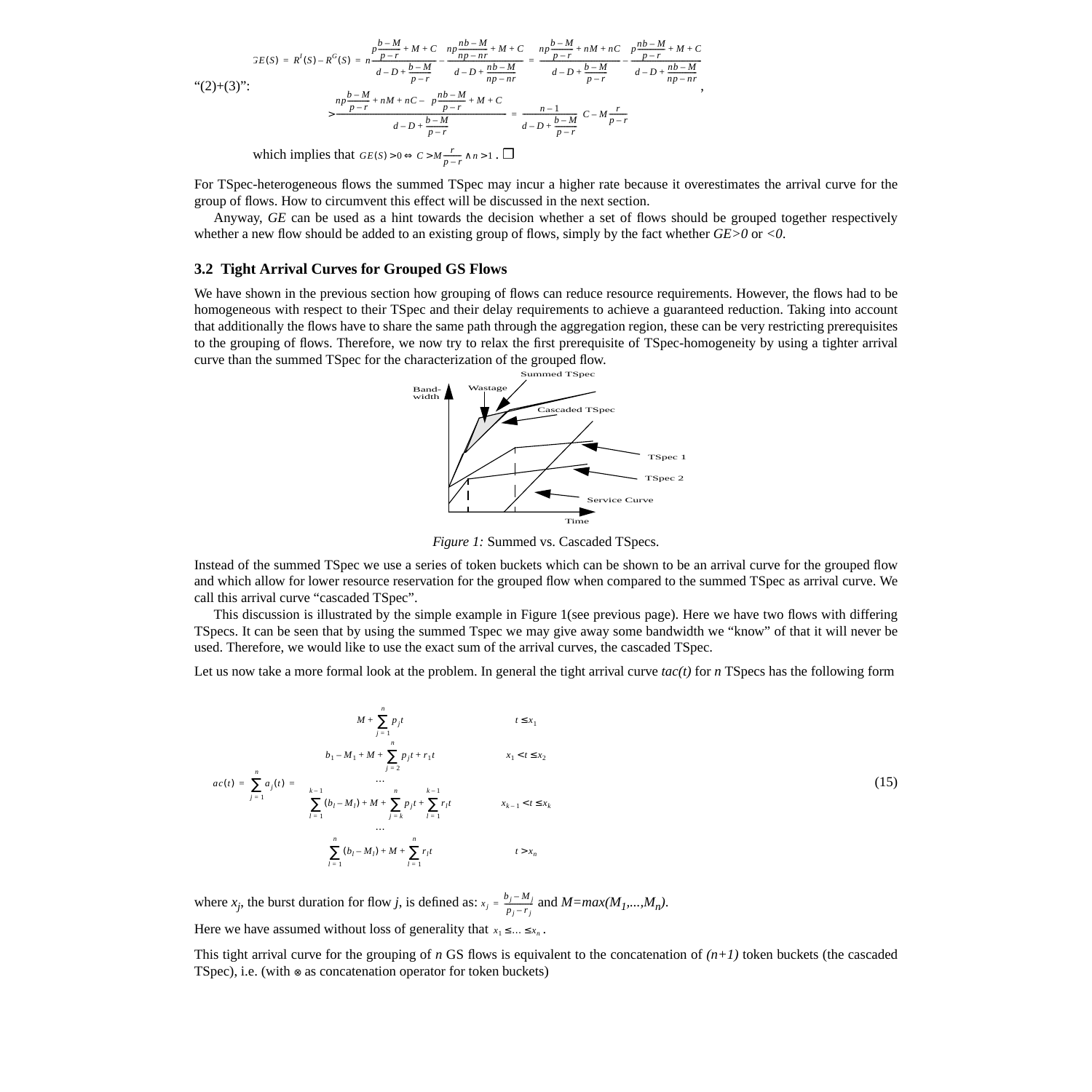$$
to \left(M, \sum_{j=1}^{n} p_j\right) \otimes tb \left(b_1 - M + M_1, \sum_{j=2}^{n} p_j\right) \otimes \dots \otimes
$$
  
\n
$$
to \left(\sum_{l=1}^{k-1} (b_l - M_l) + M, \sum_{j=k}^{n} p_j + \sum_{l=1}^{k-1} r_l\right) \otimes \dots \otimes tb \left(\sum_{l=1}^{n} (b_l - M_l) + M, \sum_{l=1}^{n} r_l\right)
$$
\n(16)

If we apply the known results from network calculus [Bou98] on this tight arrival curve, assuming the GS service curve, we obtain the delay bound

$$
d_{tac} \leq h(a, c) = \sup_{s \geq 0} \{ \inf \{ T : T \geq 0 \land a(s) \leq c(s + T) ) \} \}
$$
  
\n
$$
= \frac{\sum_{k=1}^{k-1} (b_i - M_i) + M + \left( \sum_{j=k}^{n} p_j + \sum_{l=1}^{k-1} r_l \right) x_k}{R} - x_k + \frac{C}{R} + D
$$
  
\n
$$
= \frac{(p_k - r_k) \sum_{l=1}^{k-1} (b_l - M_l) + \left( \sum_{j=k}^{n} p_j + \sum_{l=1}^{k-1} r_l - R \right) (b_k - M_k)}{R(p_k - r_k)} + \frac{M + C}{R} + D
$$
  
\n(17)

where  $k \in \{1, ..., n\}$  is such that:  $\sum_{i=k} p_i + \sum_{l=1} r_l > R \ge \sum_{j=k+1} p_j + \sum_{l=1} r_l$ . (18)  $\sum_{i=k}^{n} p_{j} + \sum_{l=1}^{k-1}$  $\sum_{j=k}^{n} p_j + \sum_{l=1}^{k-1} r_l > R \ge \sum_{j=k+1}^{n} p_j + \sum_{l=1}^{k} r_l$  $\sum_{j=k+1}^{n} p_j + \sum_{l=1}^{k}$  $> R \geq \sum_{n=1}^{n}$ 

If 
$$
R > \sum_{j=1}^{n} p_j
$$
 (i.e. there is no such k), then  $d \leq \frac{M+C}{R} + D$ .  $(19)$ 

In contrast, the delay bound for the summed TSpecs of *n* flows is:

$$
\sum_{sum\limits_{j=1}^{n} p_j > R \geq \sum_{j=1}^{n} p_j - R \binom{n}{j-1}} \frac{\left(\sum_{j=1}^{n} p_j - R\right)}{\left(R \sum_{j=1}^{n} (p_j - r_j)\right)} + \frac{M + C}{R} + D \qquad \sum_{j=1}^{n} p_j > R \geq \sum_{j=1}^{n} r_j
$$
\n
$$
\frac{M + C}{R} + D \qquad R \geq \sum_{j=1}^{n} p_j
$$
\n
$$
(20)
$$

It can be easily shown that, for a given rate *R*,  $d_{sum}$  is always greater than or equal to than  $d_{tar}$ , since the summed TSpec "contains" the cascaded TSpec. We do so by presenting a more general result:

**Theorem:** Let  $a_1$ ,  $a_2$  be arrival curves with  $a_1 \ge a_2$  and let *c* be a wide-sense increasing service curve. Then it applies for the delay bounds  $d_1$ ,  $d_2$  corresponding to the arrival curves that  $d1 \ge d2$ . **Proof:**

$$
d_1 = h(a_1, c) = \sup_{s \ge 0} (\inf \{ T : T \ge 0 \land a_1(s) \le c(s + T) ) \})
$$
  
\n
$$
\ge \sup_{s \ge 0} (\inf \{ T : T \ge 0 \land a_2(s) \le c(s + T) ) \})
$$
  
\n
$$
= h(a_2, c) = d_2
$$
\n(21)

The inequality holds due to the prerequisite of *a1*≥*a2* and the wide-sense increasing service curve *c*. ❒

Let us now look at the formulas for the service rate when given a certain delay. For the summed TSpecs we obtain: (where  $M = max(M_1,...,M_n)$  again)

$$
= \begin{cases}\n\sum_{j=1}^{n} b_{j} - M \\
\sum_{j=1}^{n} p_{j} - \sum_{j=1}^{n} r_{j} \\
\vdots \\
\sum_{j=1}^{n} b_{j} - M\n\end{cases} + M + C\n\begin{cases}\n\sum_{j=1}^{n} p_{j} - \sum_{j=1}^{n} r_{j} \\
\vdots \\
\sum_{j=1}^{n} b_{j} - M\n\end{cases}
$$
\n
$$
\sum_{j=1}^{n} p_{j} > R \geq \sum_{j=1}^{n} r_{j} \\
\sum_{j=1}^{n} p_{j} - \sum_{j=1}^{n} r_{j} \\
\frac{M + C}{d_{max} - D} > R \geq \sum_{j=1}^{n} p_{j}\n\end{cases}
$$
\n
$$
(22)
$$

whereas for the cascaded TSpec we obtain for some  $k \in \{1,...,n\}$ :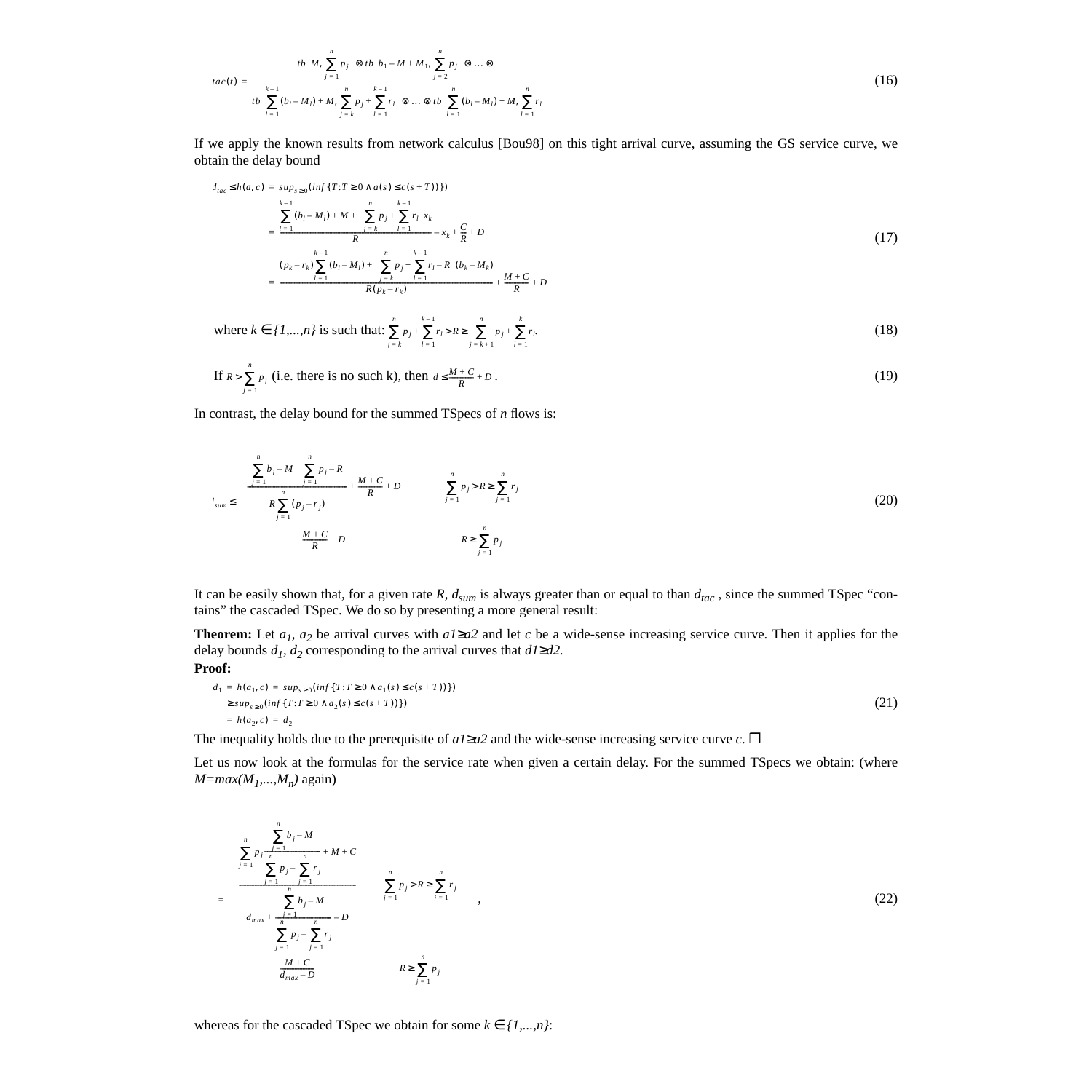<span id="page-7-0"></span>
$$
\ell = \begin{cases}\n\sum_{l=1}^{k-1} (b_l - M_l) + M + \left( \sum_{j=k}^{n} p_j + \sum_{l=1}^{k-1} r_l \right) \left( \frac{b_k - M_k}{p_k - r_k} \right) + C & n \\\n\sum_{j=k}^{n} p_j + \sum_{l=1}^{k-1} r_l > R \ge \sum_{j=k+1}^{n} p_j + \sum_{l=1}^{k} r_l \\
\frac{M + C}{d_{max} - D} & R \ge \sum_{j=1}^{n} p_j \\
\end{cases} \tag{23}
$$

For the sake of completeness, we also give the buffer requirements for both arrival curves in Appendix A.

With these formulas it is now possible to compare the different resource allocation schemes for the isolated flows and for the group of flows characterized by either the summed or cascaded TSpec. Since the formulas are however not very intuitive, we want to illustrate the effects of flow grouping on delay, rate and buffer requirements by presenting some numerical examples.

#### **3.3 Numerical Examples of the Grouping Gains**

 $\overline{1}$ 

We want to contrast the different resource allocations with regard to rate and buffer for the isolated flows  $(R_{ISO}, B_{ISO})$  against the grouped flow with either summed TSpec *(R<sub>SUM</sub>, B<sub>SUM</sub>)* or cascaded TSpec *(R<sub>CAS</sub>, B<sub>CAS</sub>)*. We assume an aggregation region of 5 hops with *MTU=9188 bytes,* and *c=155Mb/s* ("ATM hops"). Furthermore, it is assumed that 10 flows are to be grouped together, with all of them having a delay bound *dmax=50ms.* The TSpecs of the flows are as given in the following table:

| TSpec# |       | ◠      | $\overline{\mathbf{c}}$ | 4      |       | 6      |       |       | Q     | 10     |
|--------|-------|--------|-------------------------|--------|-------|--------|-------|-------|-------|--------|
|        | 10000 | 20000  | 10000                   | 20000  | 40000 | 8000   | 15000 | 20000 | 30000 | 10000  |
| b      | 15000 | 40000  | 10000                   | 20000  | 30000 | 8000   | 50000 | 12000 | 30000 | 15000  |
| p      | 20000 | 130000 | 40000                   | 125000 | 60000 | 100000 | 33000 | 40000 | 45000 | 220000 |
| M      | 500   | 500    | 500                     | 500    | 500   | 500    | 500   | 500   | 500   | 500    |

Let us first assume that we want to group 10 flows with TSpec# 1. Then we obtain

| x          | $R_{\rm v}$ | $B_{v}$ |
|------------|-------------|---------|
| <b>ISO</b> | 629868      | 13410   |
| <b>SUM</b> | 195769      | 9788    |
| CAS        | 195769      | 9788    |

So we can see that the gains from sharing the error terms can be substantial. Since we have a case of delay- and TSpec-homogeneous flows, the summed and the cascaded TSpec achieve the same values because for that case they are actually the same arrival curves. Now we relax the assumption of TSpec-homogeneous flows and group all the different flows from the table above. We obtain

| X          | $R_{\rm v}$ | $B_{v}$ |
|------------|-------------|---------|
| <b>ISO</b> | 615311      | 60209   |
| <b>SUM</b> | 642307      | 64230   |
| CAS        | 419884      | 41988   |

In conclusion, what we gain from grouping flows is the sharing of error terms, so we know that for delay- and TSpec-homogeneous flows grouping always leads to a gain. For TSpec-heterogeneous flows however there is also a negative contribution of grouping due to overestimating the arrival curve when adhering to the summed TSpec characterization for the grouped flow, an effect that depends upon how heterogeneous the isolated flows really are (heterogeneity here is mainly captured by two characteristics of bursts, length *(b-M)/(p-r)* and intensity *p/r*). This effect can "mask" the positive effect of sharing the error terms as shown in the last example. To avoid this negative effect, the exact arrival curve of the grouped flows, the cascaded TSpec, can be used for the calculations of rate and buffer and thus we have again only the positive effect. The downside of this is that the traffic specification is often used for purposes like reshaping or policing, and with many heterogeneous flows being grouped together this can lead to a very complicated arrival curve which, while it theoretically does not violate the worst-case delay bound, is complicated to handle and might in reality add some delay after all. So, we address this issue in the next section.

#### **3.4 Policing/Shaping the Grouped Flow**

Once the service rate is calculated from (23), it is possible to achieve the desired delay bound with a much simpler arrival curve. It can be shown (see below) that the following arrival curve is sufficient for achieving the same delay bound for the given *R* as the tight arrival curve: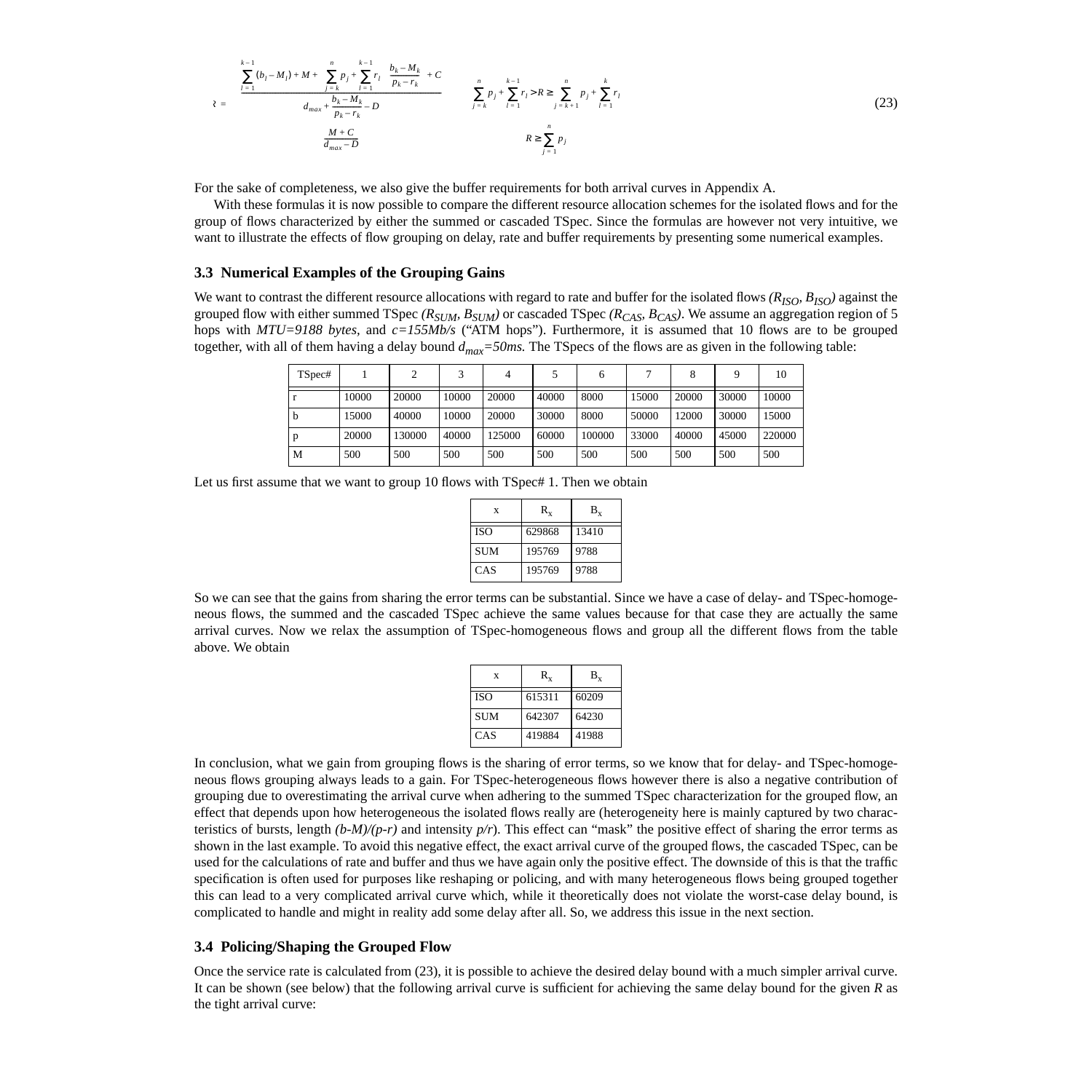$$
t(t) = \begin{cases} \sum_{l=1}^{k-1} (b_l - M_l) + M + \sum_{j=k}^{n} p_j t + \sum_{l=1}^{k-1} r_l t & t \leq x_k \\ \sum_{l=1}^{k} (b_l - M_l) + M + \sum_{j=k+1}^{n} p_j t + \sum_{l=1}^{k} r_l t & t > x_k \end{cases}
$$
(24)

or, as token bucket concatenation*:*

 $\epsilon$ 

$$
u(t) = tb \left( \sum_{l=1}^{k-1} (b_l - M_l) + M, \sum_{j=k}^{n} p_j + \sum_{l=1}^{k-1} r_l \right) \otimes tb \left( \sum_{l=1}^{k} (b_l - M_l) + M, \sum_{j=k+1}^{n} p_j + \sum_{l=1}^{k} r_l \right)
$$
(25)

That means  $a(t)$  can also be described as  $r_{Spec} \left( \sum_{j=k+1}^r p_j + \sum_{l=1}^r r_l \sum_{l=1}^r (b_l - M_l) + M, \sum_{j=k}^r p_j + \sum_{l=1}^r r_l \sum_{l=1}^r (b_l - M_l) + M \right)$ .  $\sum_{i=k+1}^{n} p_j + \sum_{l=1}^{k} r_l$  $+\sum_{l=1}^{k} r_l, \sum_{l=1}^{k} (b_l - M_l) + M$  $\sum_{i=1}^{k} (b_i - M_i) + M, \sum_{j=k}^{n} p_j$  $\sum_{j=k}^{n} p_j + \sum_{l=1}^{k-1} r_l$  $+\sum_{l=1}^{k-1} r_l, \sum_{l=1}^{k-1} (b_l - M_l) + M$  $\left(\sum_{i=k+1}^{n} p_i + \sum_{i=1}^{k} r_i \sum_{i=1}^{k} (b_i - M_i) + M, \sum_{i=k}^{n} p_i + \sum_{i=1}^{k-1} r_i \sum_{i=1}^{k-1} (b_i - M_i) + M\right)$ 

**Theorem:** The above arrival curve *a* has the same delay bound  $d_{max}$  as the tight arrival curve *tac* for the given *R* as calculated from the formula in ([23\).](#page-7-0)

**Proof:** We know from ([23\) th](#page-7-0)at if a delay bound  $d_{max}$  is desired then it applies that for some fixed  $k \in \{1,...,n\}$ :

$$
\sum_{i=k}^{n} p_{j} + \sum_{l=1}^{k-1} r_{l} > R \ge \sum_{j=k+1}^{n} p_{j} + \sum_{l=1}^{k} r_{l}, \text{ therefore we obtain}
$$
\n
$$
d_{max, a} = h(a, c) = \frac{a(x_{k})}{R} - x_{k} + \frac{C}{R} + D
$$
\n
$$
= \frac{\sum_{l=1}^{k-1} (b_{l} - M_{l}) + M + \left(\sum_{j=k}^{n} p_{j} + \sum_{l=1}^{k-1} r_{l}\right) x_{k}}{R} - x_{k} + \frac{C}{R} + D
$$
\n
$$
= \frac{(p_{k} - r_{k}) \sum_{l=1}^{k-1} (b_{l} - M_{l}) + \left(\sum_{j=k}^{n} p_{j} + \sum_{l=1}^{k-1} r_{l} - R\right) (b_{k} - M_{k})}{R(p_{k} - r_{k})} + \frac{M + C}{R} + D
$$
\n
$$
= h(tac, c) = d_{max, tac}
$$
\n(26)

Hence, we can reduce policing/shaping complexity dramatically without compromising resource allocation efficiency. The idea is, not to take the complete piecewise linear arrival curve of the cascaded TSpec, but only those two adjacent segments at which angular point  $(x_k)$  the delay bound is actually taken on. This can be done after the service rate is calculated from the cascaded TSpec and it is thus known that those two segments are "responsible" for the delay bound.

While the delay bound remains the same as for the cascaded TSpec, the buffer requirements depend on whether  $V \le x_k + 1$  or  $V>x_k+1$ . For the first case they are the same, while in the second case the buffer requirements of  $a(t)$  are higher. If the buffer requirements shall also be kept equal for the latter case this "costs" another token bucket for the linear segment of the cascaded TSpec for which applies that  $x_{k+h} < V < x_{k+h+1}$ , where  $h \in \{1,...,n-k\}$ , or more formally:

$$
t(t) = \begin{cases} \sum_{l=1}^{k-1} (b_l - M_l) + M + \sum_{j=k}^{n} p_j t + \sum_{l=1}^{k-1} r_l t & t \leq x_k \\ \sum_{l=1}^{k} (b_l - M_l) + M + \sum_{j=k+1}^{n} p_j t + \sum_{l=1}^{k} r_l t & x_k < t \leq \frac{l=k+1}{k+h} \\ \sum_{l=k+1}^{k} (b_l - M_l) + M + \sum_{j=k+h+1}^{n} p_j t + \sum_{l=1}^{k+h} r_l t & \sum_{l=k+1}^{k+h} (p_l - r_l) \\ \sum_{l=1}^{k+h} (b_l - M_l) + M + \sum_{j=k+h+1}^{n} p_j t + \sum_{l=1}^{k+h} r_l t & t > \frac{l=k+1}{k+h} \\ \sum_{l=k+1}^{k+h} (p_l - r_l) & \sum_{l=k+1}^{k+h} (p_l - r_l) \end{cases}
$$

(27)

❒

or, as token bucket concatenation:

$$
u(t) = \frac{tb\left(\sum_{l=1}^{k-1} (b_l - M_l) + M, \sum_{j=k}^{n} p_j + \sum_{l=1}^{k-1} r_l\right) \otimes tb\left(\sum_{l=1}^{k} (b_l - M_l) + M, \sum_{j=k+1}^{n} p_j + \sum_{l=1}^{k} r_l\right)}{\otimes tb\left(\sum_{l=1}^{k+h} (b_l - M_l) + M, \sum_{j=k+h+1}^{n} p_j + \sum_{l=1}^{k+h} r_l\right)}
$$
(28)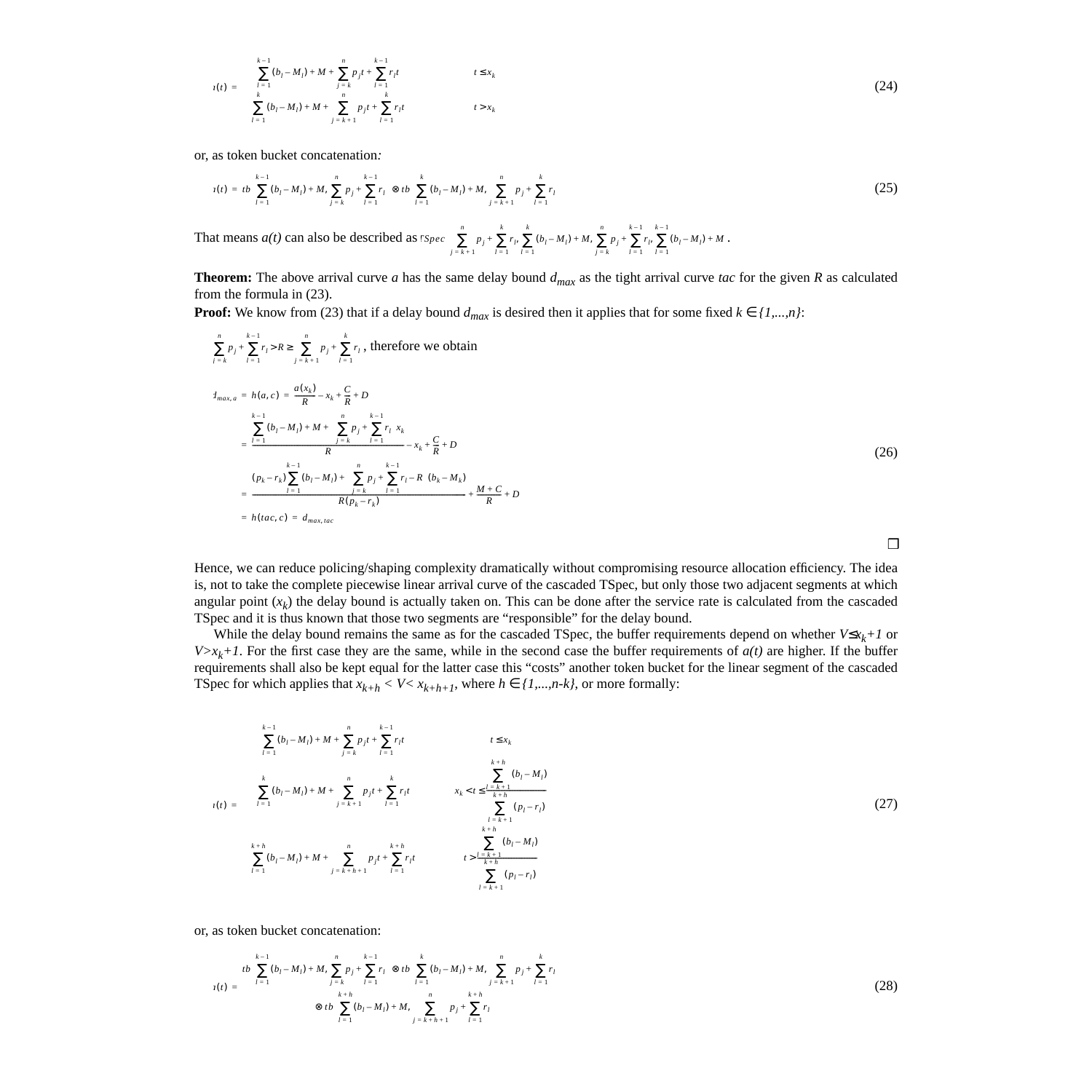<span id="page-9-0"></span>While being a little bit more work on policing/shaping, this triple token bucket offers the same delay bound and buffer requirements at a given service rate as the exact arrival curve, the cascaded TSpec, which is composed of *n+1* token buckets.

### **4 Application of Grouping to Aggregation**

After having established some results on the problem of grouping flows, we now apply these results to the more general problem of aggregating flows. We first present a conceptual model of how aggregation could be achieved and give some numerical examples on how that scheme would perform. Afterwards we take a short look at the application of the model to emerging network technology supporting QoS.

#### **4.1 Conceptual Model**

We view the conceptual model for aggregation as a two-level resource allocation system, corresponding to inside and outside the aggregation region (AR). Outside the AR resource allocations are done for individual flows, while inside the AR it is done for aggregated flows. Flows that shall be aggregated must share the same path over the AR, but can follow different routes outside the AR.

When we want to apply the results for grouping to that general model of aggregation we face three problems:

- 1. A fixed delay over the AR is required, i.e. a portion of the end-to-end queuing delay bound of each flow must be devoted to the AR.
- 2. There are possibly distorted (with respect to their TSpec), i.e. non-conforming, incoming flows at the ingress to the AR. These could occupy the shared buffer of their group and destroy the guarantees on rate, delay and lossless service for other flows of that group.
- 3. A possible distortion of the grouped flow might lead to overflows in the routers behind the egress of the AR.

Our approach to the first problem is the partitioning of the delay into two parts, delay inside and outside the AR. The question however is how to assign these two parts of the overall delay. While it is not possible to determine exactly the partial delay  $d_p$  of a flow which is available for the subpath over the AR, we have the following relationship:

$$
\frac{M + C_{sum}}{R} + D_{sum} \le d_p \le \frac{(b - M)(p - R)}{R(p - r)} + \frac{M + C_{sum}}{R} + D_{sum}
$$
\n(29)

where  $C_{sum}$  and  $D_{sum}$  are the accumulated error terms of the subpath over the AR. The lower bound corresponds to the pessimistic assumption that packets "pay their burst" outside the AR, while the upper bound represents the case where a burst is paid inside the AR. Due to the worst-case nature of the guarantees given by GS we must however assume the lower bound as the available partial delay. The partial delay may thus become very small if the error terms are comparably small to the first term ("the burst term") of the upper bound. This would lead to a relatively high allocation of resources in the AR. A protocol mechanism to circumvent this is to advertise a high *D* error terms for the AR. From the perspective outside the AR, the AR could thus be regarded as a fixed delay element on the path from the sender to the receiver. The drawback of this approach is that the routers outside the AR would need to reserve more resources than in the case of non-aggregated flows. There is obviously a trade-off between saving resources inside the AR by advertising a higher *D* and allocating more resources outside the AR. This trade-off should probably be weighted by how scarce the resources inside and outside the AR really are.

Alternatively to increasing *D*, the slack term could be used by the AR to increase its "delay budget". This would however require the receiver to be aware of his resource requests being possibly aggregated.

The solution to the second problem is to reshape the individual flows to their original TSpec at the ingress to the AR. While this may increase the average delay of the packets of a GS flow, it has been shown that the delay bound is not violated by reshaping [Bou98].

The third problem can be solved by reshaping the aggregate against the cascaded TSpec of the grouped flows. Alternatively, the reshaping at the egress could be executed on the individual flows. This would however be more costly since for a group of *n* flows *2\*n* token buckets have to be passed, whereas for the first alternative it is only *n+1* token buckets. Note that the reshaping cannot be done using the simplified arrival curves introduced in Se[ction 3.4. Th](#page-7-0)ese are only for use inside the AR.

Under these prerequisites it is now possible to utilize the formulas derived for the grouping of flows for resource allocation inside the AR. To illustrate how the aggregation model compares to the model of resource allocation for individual flows we give some numerical examples in the next section.

#### **4.2 Numerical Examples**

For the AR let us assume the same setting as in [Section 3.3](#page-7-0), i.e. we use the same 10 flows as specified there and 5 "ATM hops" inside the AR. For outside the AR we assume 2 hops in front and 2 hops behind the AR, all of them with *MTU=1500bytes* and *c=100Mb/s* ("Fast Ethernet hops"). Furthermore, we assume that all flows have the same requirements for the end-to-end delay bound  $d_{max}=100$ ms.

In [Figure 2](#page-10-0) (next page), the accumulated rate, i.e. the rate over all hops and all flows is depicted, in relation to the delay inside the AR (note that the delay outside the AR=100-delay inside AR), i.e. depending on the delay partition. The straight line represents the accumulated rate for the segregated system. So we can see that aggregation can be beneficial in terms of resource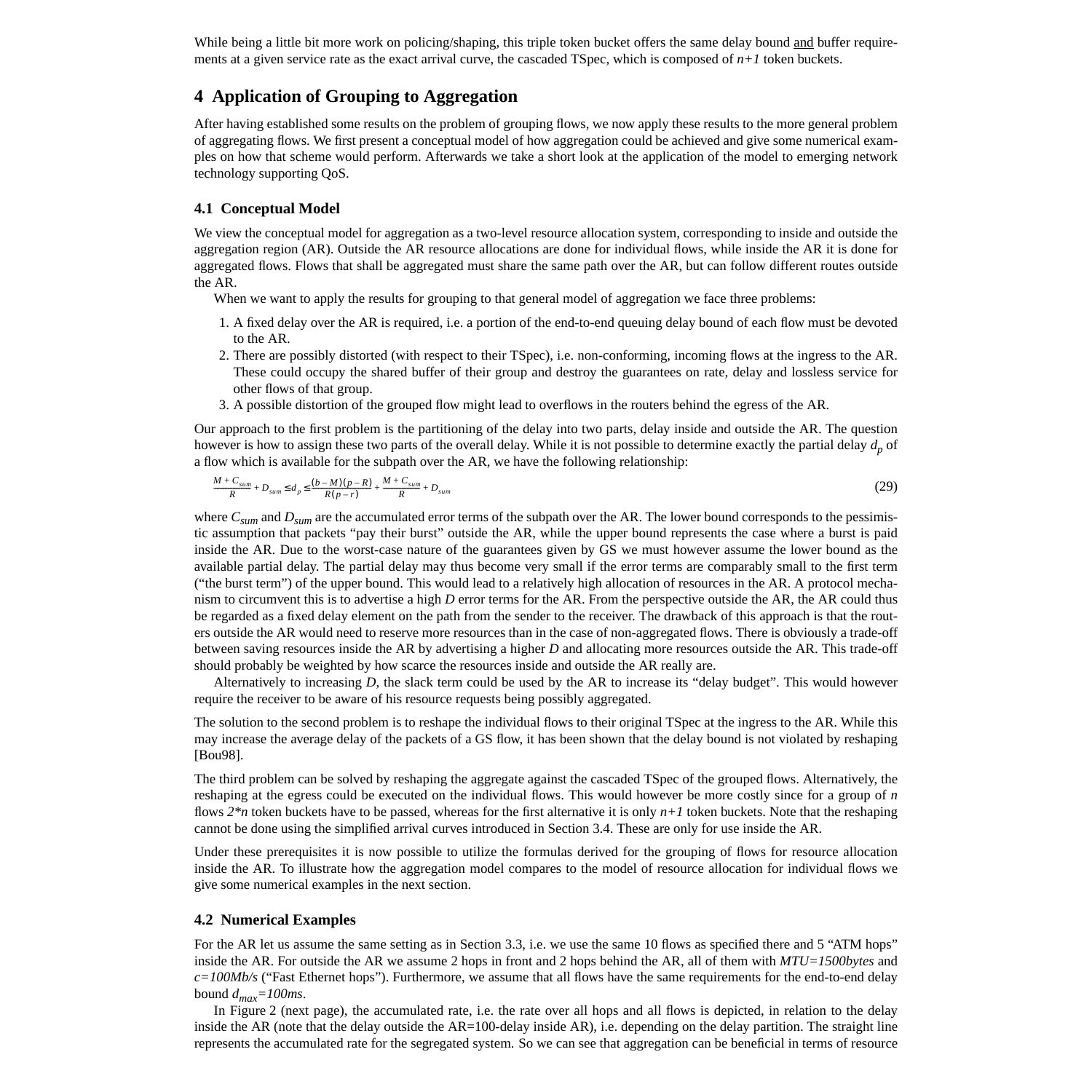<span id="page-10-0"></span>usage if the delay partitioning is done carefully. The exact values for the accumulated rate and buffer consumption of the segregated and the aggregated system can be found in Appendix B. From those it can be seen that a delay bound of 40 ms inside the AR is optimal with respect to the accumulated rate, it gives a reduction of *~13.74%* with respect to the accumulated rate while for the accumulated buffer it is less than half (*~46.67%*) what is required for the segregated system (with respect to the accumulated buffer this delay partition is not optimal, however the buffer variations between different delay partitions are not very significant). Even if the simple approach of using the lower bound of the delay inside the AR (in our setting this is 22,949 ms) is taken (from [\(29\)\)](#page-9-0), maybe because it might be considered too time-consuming to search for the optimal delay partition or because not all the relevant information is available, a significantly better accumulated rate and buffer can be achieved than for the segregated system (*~9.81%* for the accumulated rate and *~53.78%* for the accumulated buffer).

*Figure 2:* Segregated flows vs. Aggregated Flow.

### **4.3 Application To Emerging Technology**

While we have assumed RSVP/IntServ as the technology being used outside the AR, we could in principle utilize the results for any of the following technologies inside the AR:

- ATM,
- Differentiated Services,
- RSVP/IntServ (Hierarchical RSVP/IntServ), or
- any connection-oriented technology that gives rate guarantees.

There are many issues to be dealt with when using aggregated RSVP-based requests over one of these technologies. These dynamic aspects of the aggregation are however not the focus of this paper and we refer to other work in this area (for hierarchical RSVP/IntServ see [GBH97], [BV98], [TKWZ98], for DiffServ see [BYF+98], for ATM see [SDMT97]). However, one of these issues, the "marking" of excess packets at the ingress into the AR, is related to the static aspects of aggregation we looked at in this paper. This marking is required in order to not destroy the flow isolation stipulated by the GS specification. So, if the AR is  $a(n)$ 

- DiffServ cloud then the DS byte could be used, e.g. by marking conformant traffic with the EF PHB and excess traffic with the DE PHB, furthermore the simplified arrival curves of Sec[tion 3.4 coul](#page-7-0)d be used as a profile.
- ATM cloud then a separate VC for the conformant part of the aggregated flow should be used, while the best-effort VC (setup by e.g. Classical IP over ATM) could be used for excess traffic,
- Aggregated IntServ cloud there is a problem, since no marking mechanism is provided; while the individual flows could be policed strictly at their entrance to the AR and be forced to conform, this would disobey the GS specification's recommendation of sending excess traffic as best-effort.

### **5 Related Work**

The use of piecewise linear functions as traffic envelopes has been suggested before, e.g. in [KWLZ96], to give a better utilization of network resources for bursty sources like compressed video than the use of simple token buckets. While in these cases empirical evidence showed the utility of piecewise linear arrival curves with multiple segments, we looked at the case of a group of regulated flows were the gain can be shown analytically.

There is also some work on the generic problem of multiplexing regulated traffic onto shared resources (see e.g. [EMW95], [LZTK97], [GBTZ97]). However, all of these do not treat the case of delay-constrained flows and are thus not directly applicable to GS flows.

The problem of resource allocation for the grouping of GS flows has also been addressed by [RG97]. The discussion there is however restricted to the case of the simple token bucket model and homogeneous flows. We go one step further with our analysis for the model of TSpec-described flows and the inclusion of TSpec-heterogeneous flows. Furthermore, we do not restrict to grouping but also discuss how aggregation can be achieved (in terms of our terminology).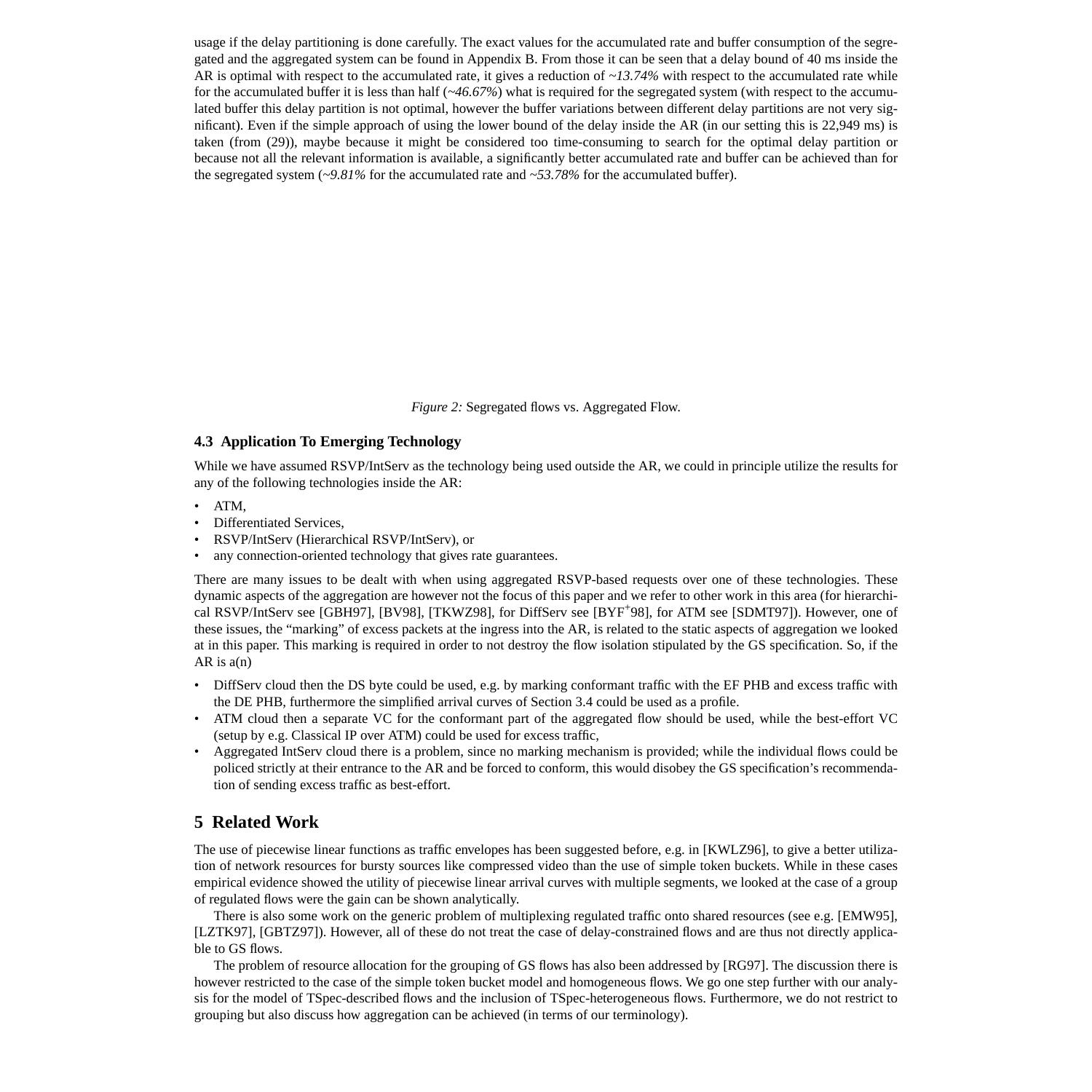## **6 Conclusion and Future Work**

We believe that aggregation of stateful application flows inside the network is a necessary mechanism to retain scalability for large networks as, e.g., the Internet. We have looked at the static aspects of aggregation, i.e. which flows to aggregate and how much resources to allocate for the aggregated flow, for the specific case of IntServ's GS class. We have shown how it is possible to ensure the strong per-flow guarantees given by GS despite aggregation in the core of the network. Furthermore, we found out that aggregation can offer interesting resource trade-offs between the AR and the non-AR part of the network if flow grouping and resource allocation is done carefully. We have given an example where the aggregated system even performed superior to the segregated system, whereas intuitively one might have thought that aggregation would only come at a price of more resources being required. Though an example is not a proof, it is at least a hint that aggregation could offer more efficient network resource usage, a further argument for aggregation besides its main attraction of reducing state in the core of a large network.

For future work there is certainly the necessity of a more formal investigation under which circumstances aggregation offers more efficient resource usage in comparison to the segregated system. We derived the necessary formulas, but a detailed analysis of the parameter space of possible topologies, different flow mixes, different scheduling disciplines remains to be done. In addition it has to be noted that aggregation is a dynamic problem, i.e. in general there are some already established groups of flows, so if new ones arrive, they must be assigned to these groups or groups must be reorganized. The derived formulas could be good tools to aid such decisions, but how exactly is for further study.

### **References**

[Bou98] J.-Y. Le Boudec. Application of Network Calculus To Guaranteed Service Networks. *IEEE Trans. on Information Theory*, 44(3), May 1998.

- [BV98] S. Berson and S. Vincent. Aggregation of Internet Integrated Services State, August 1998. Internet Draft, work in progress.
- [BYF<sup>+</sup>98] Y. Bernet, R. Yavatkar, P. Ford, F. Baker, L. Zhang, K Nichols, and M. Speer. A Framework for Use of RSVP with DiffServ Networks, November 1998. Internet Draft, work in progress.
- [Cru95] Rene L. Cruz. Quality of Service Guarantees in Virtual Circuit Switched Networks. *IEEE Journal of Selected Areas in Communication*, 13(6), August 1995.
- [EMW95] A. Elwalid, D. Mitra, and R.H. Wentworth. A New Approach for Allocating Buffers and Bandwidth to Heterogeneous, Regulated Traffic. *IEEE Journal of Selected Areas in Communication*, 13(6), August 1995.
- [GBH97] R. Guerin, S. Blake, and S. Herzog. Aggregating RSVP-based QoS Requests, November 1997. Internet Draft, work in progress.
- [GBTZ97] S. Giordano, J. Y. Le Boudec, P. Thiran, and A. Ziedins. Multiplexing of Heterogeneous VBR Connections over a VBR Trunk. Technical report, EPFL, May 1997.
- [KWLZ95] E. Knightly, D. Wrege, J. Liebeherr, and H. Zhang. Fundamental Limits and Trade-offs of Providing Deterministic Guarantees to VBR Video Traffic. In *Proc. of ACM SIGMETRICS'95*, 1995.
- [LZTK97] F. LoPresti, Z.-L. Zhang, D. Towsley, and J. Kurose. Source Time-Scale and Optimal Buffer/Bandwidth Tradeoff for Regulated Traffic. In *Proceedings of IEEE Infocom*, January 1997.
- [ORBG97] P. Oechslin, S. Robert, J.-Y. Le Boudec, and S. Giordano. VBR over VBR: the Homogeneous, Loss-free Case. In *Proceedings of IEEE Infocom*, January 1997.
- [PG93] Abhay K. Parekh and Robert G. Gallager. A Generalized Processor Sharing Approach to Flow Control in Integrated Services Networks: The Single-Node Case. *IEEE/ACM Transactions on Networking*, 1(3), June 1993.
- [PG94] Abhay K. Parekh and Robert G. Gallager. A Generalized Processor Sharing Approach to Flow Control in Integrated Services Networks: The Multiple Node Case. *IEEE/ACM Transactions on Networking*, 2(2), April 1994.
- [SDMT97] L. Salgarelli, M. DeMarco, G. Meroni, and V. Trecordi. Efficient Transport of IP Flows Across ATM Networks. In *IEEE ATM '97 Workshop Proceedings*, May 1997.
- [SPG97] S. Shenker, C. Partridge, and R. Guerin. Specification of Guaranteed Quality of Service, September 1997. RFC 2212.
- [SW97] S. Shenker and J. Wroczlawski. General Characterization Parameters for Integrated Service Network Elements, September 1997. RFC 2216.
- [TKWZ98] A. Terzis, J. Krawczyk, J. Wroczlawski, and L. Zhang. RSVP Operation over IP Tunnels, August 1998. Internet Draft, work in progress.
- [WC97] Paul White and Jon Crowcroft. Integrated Services in the Internet: State of the Art. *Proceedings of IEEE*, 85(12), December 1997.
- [Zha95] Hui Zhang. Service Disciplines for Guaranteed Performance Service in Packet-Switching Networks. *Proceedings of the IEEE*, 83(10), October 1995.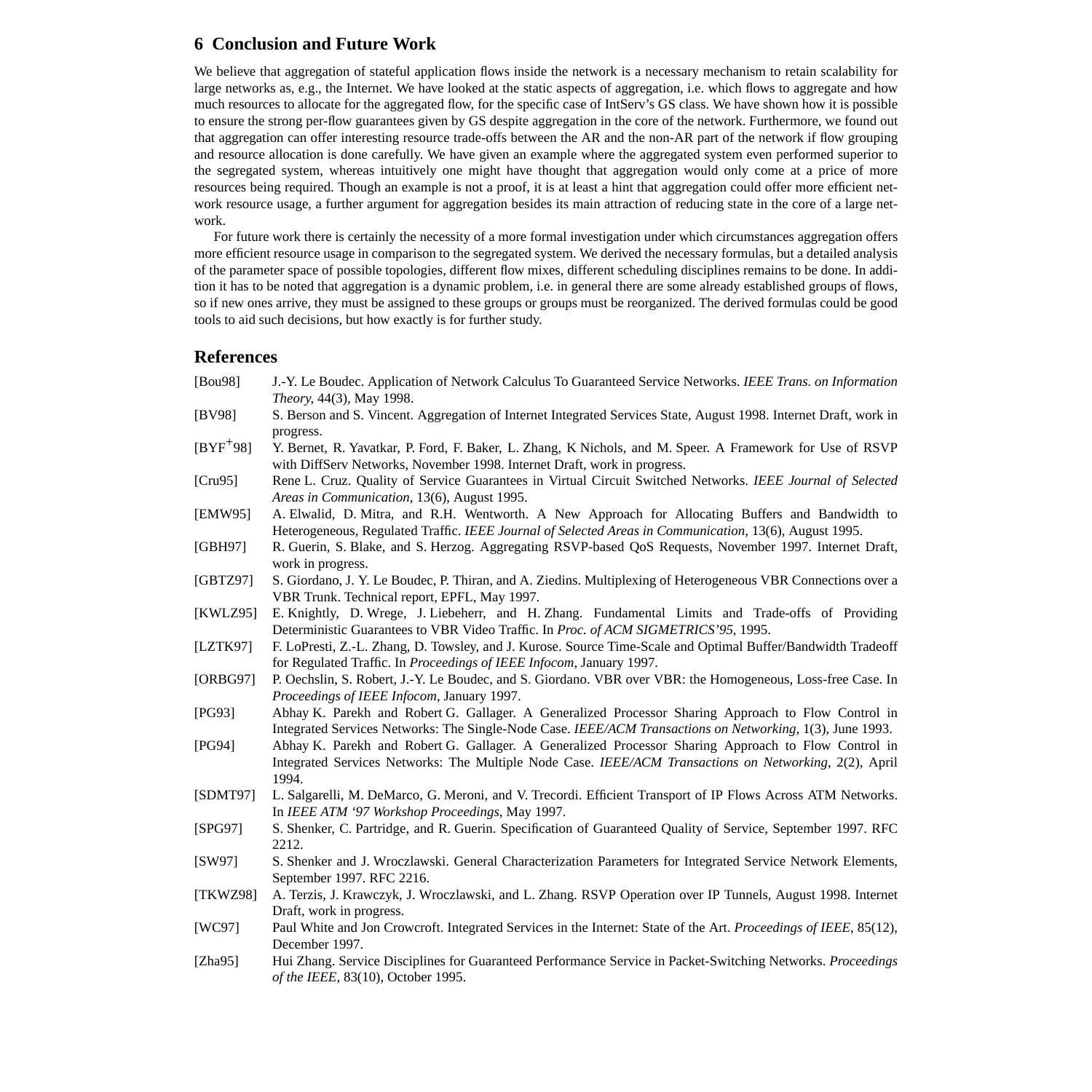## **Appendix A - Buffer for Summed and Cascaded TSpec**

For the buffer of the summed TSpec we obtain:

$$
= \begin{cases}\nM + \frac{\left(\sum_{j=1}^{n} p_j - R\right)\left(\sum_{j=1}^{n} b_j - M\right)}{\sum_{j=1}^{n} p_j - \sum_{j=1}^{n} r_j} + C + RD & \sum_{j=1}^{n} p_j > R \ge \sum_{j=1}^{n} r_j \cdot \frac{C}{R} + D \le \frac{\sum_{j=1}^{n} b_j - M}{\sum_{j=1}^{n} p_j - \sum_{j=1}^{n} r_j} \\
\sum_{j=1}^{n} b_j + \sum_{j=1}^{n} r_j \left(\frac{C}{R} + D\right) & \frac{C}{R} + D > \frac{\sum_{j=1}^{n} b_j - M}{\sum_{j=1}^{n} p_j - \sum_{j=1}^{n} r_j} \\
M + \sum_{j=1}^{n} p_j \left(\frac{C}{R} + D\right) & R \ge \sum_{j=1}^{n} p_j \\
M + \sum_{j=1}^{n} p_j \left(\frac{C}{R} + D\right) & R \ge \sum_{j=1}^{n} p_j\n\end{cases}
$$

For the buffer of the cascaded TSpecs we obtain  $(k \in \{1,...,n\})$ :

$$
B = \begin{cases}\n\sum_{l=1}^{k-1} (b_l - M_l) + M + \left( \sum_{j=k}^{n} p_j + \sum_{l=1}^{k-1} r_l - R \right) \left( \frac{b_k - M_k}{p_k - r_k} \right) + C + RD & \sum_{j=k}^{n} p_j + \sum_{l=1}^{k-1} r_l > R \ge \sum_{j=k+1}^{n} p_j + \sum_{l=1}^{k} r_l > \frac{b_k - M_k}{p_k - r_k} \\
\sum_{l=1}^{k+h} (b_l - M_l) + M + \left( \sum_{j=k+h+1}^{n} p_j + \sum_{l=1}^{k+h} r_l - R \right) \left( \frac{C}{R} + D \right) > \sum_{j=k}^{n} p_j + \sum_{l=1}^{k-1} r_l > R \ge \sum_{j=k+1}^{n} p_j + \sum_{l=1}^{k} r_l \\
\sum_{l=1}^{n} (b_l - M_l) + M + \left( \sum_{l=1}^{n} r_l \right) \left( \frac{C}{R} + D \right) & \exists h \in \{1, \dots, n-k-1\} \frac{b_{k+h} - M_{k+h}}{p_{k+h} - r_{k+h}} < \frac{C}{R} + D \le \frac{b_n + k + 1 - M_{k+h+1}}{p_{k+h+1} - r_{k+h+1}} \\
\sum_{l=1}^{n} (b_l - M_l) + M + \left( \sum_{l=1}^{n} r_l \right) \left( \frac{C}{R} + D \right) & \sum_{j=1}^{n} p_j < \frac{C}{R} + D > \frac{b_n - M_n}{p_n - r_n} \\
M + \sum_{j=1}^{n} p_j \left( \frac{C}{R} + D \right) & R \ge \sum_{j=1}^{n} p_j\n\end{cases}
$$

## **Appendix B - Accumulated Rate and Buffer**

We denote the accumulated rate and buffer as  $aR_x$  and  $aB_x$ , where  $x \in \{SEGGR, AGGR, y\}$ , i.e. the seggregated and aggregated system, and y stands for the delay inside AR. MIN denotes the minimum available delay inside AR as obtained from [\(29\),](#page-9-0) which is for the given example 22.949 ms.

| x                   | $aR_{v}$           | $aB_{v}$          |
|---------------------|--------------------|-------------------|
| <b>SEGGR</b>        | 652436<br>2        | 58792<br>5        |
| AGGR, MIN           | 588434<br>3        | 27176<br>1        |
| AGGR, 10            | 631938<br>3        | 25794<br>0        |
| AGGR <sub>,15</sub> | 612825<br>$\theta$ | 26486<br>0        |
| AGGR,20             | 596707<br>3        | 26972<br>9        |
| AGGR.25             | 583386<br>5        | 27286<br>2        |
| AGGR,30             | 573064             | 27454<br>2        |
| AGGR,35             | 566097<br>9        | 27525<br>$\theta$ |
| AGGR,40             | 562795<br>8        | 27497<br>3        |
| AGGR.45             | 562926<br>8        | 27369<br>6        |
| AGGR,50             | 566973             | 27153<br>0        |